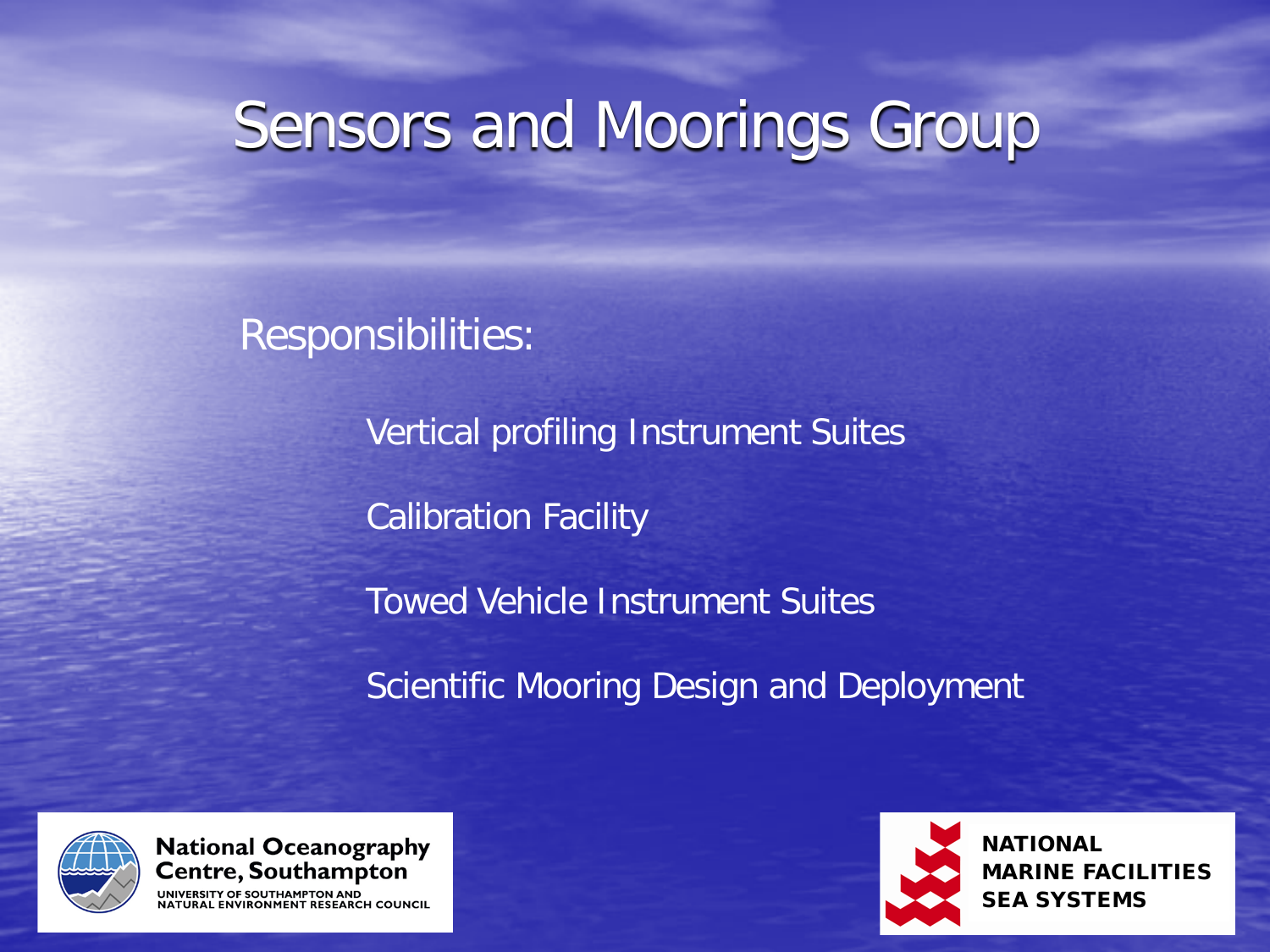## Group Structure







**NATIONAL** MARINE FACILITIES SEA SYSTEMS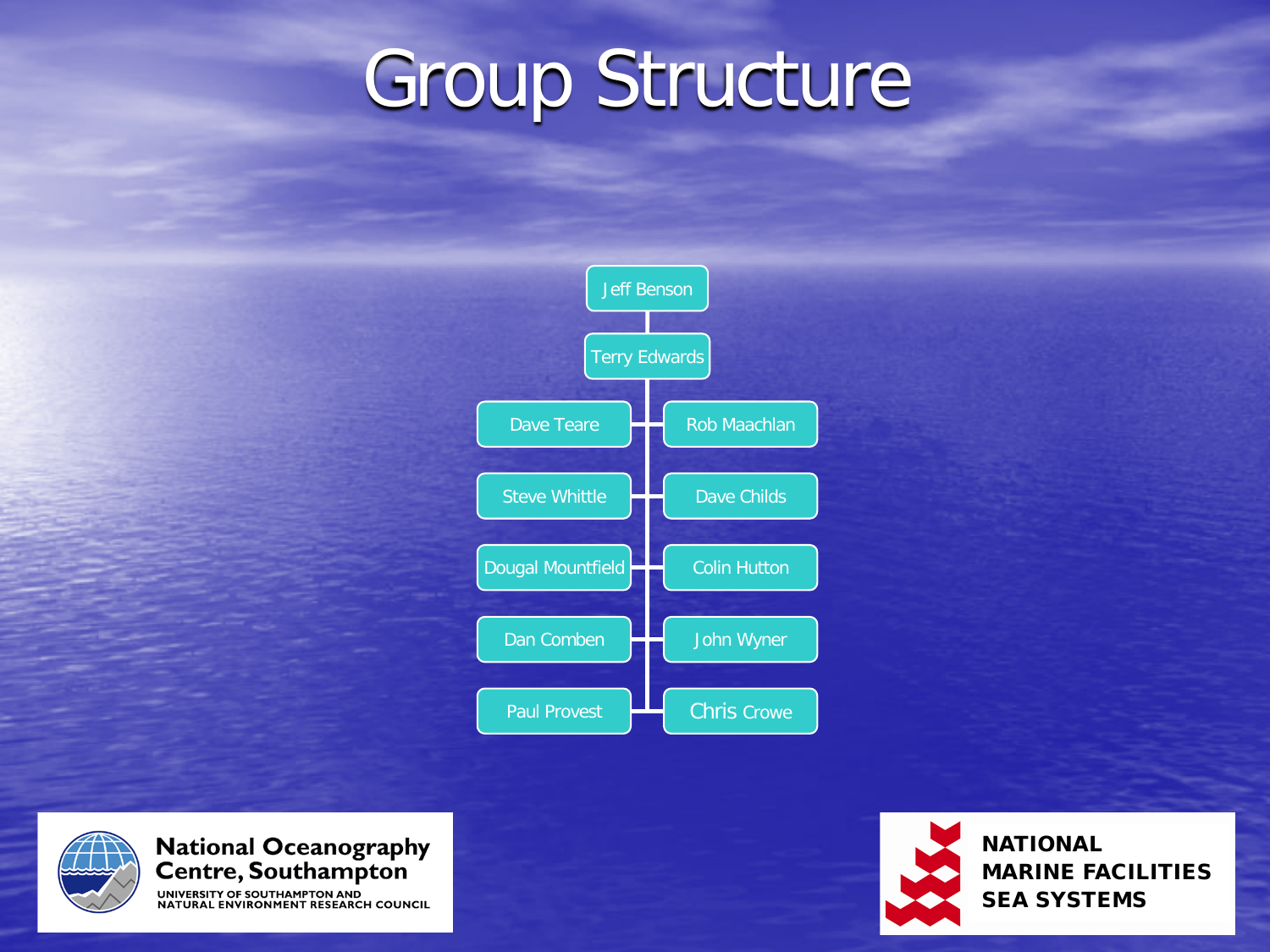# S and M Group Structure (2)

SENSORS and CALIBRATION

•12 Technicians •Multidisciplinary

### MOORINGS RAPID MOORINGS



National Oceanography<br>Centre, Southampton

UNIVERSITY OF SOUTHAMPTON AND **ENVIRONMENT RESEARCH COUNCIL** 



NATIONAL MARINE FACILITIES SEA SYSTEMS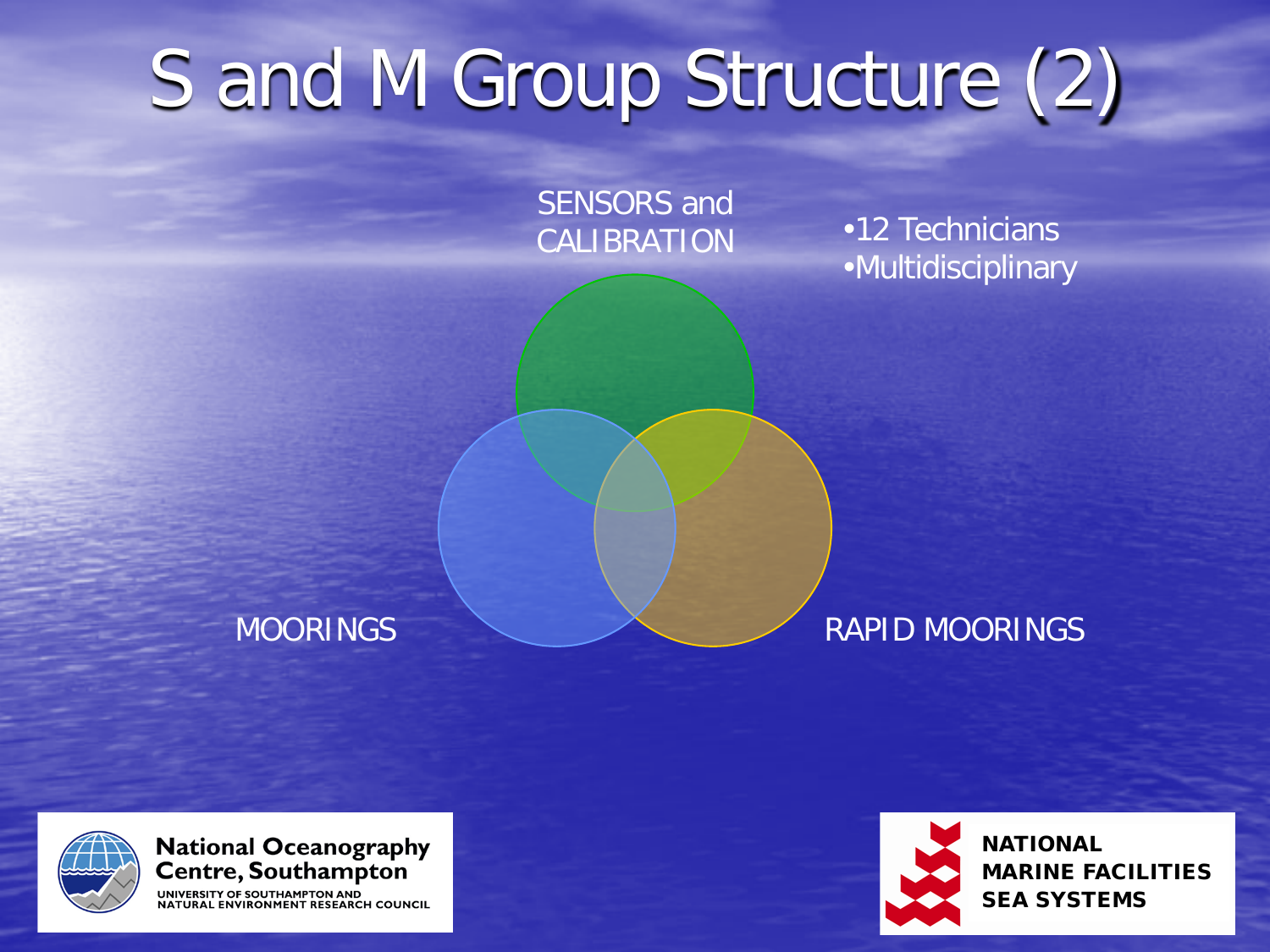### Sensor Suites







**NATIONAL** MARINE FACILITIES SEA SYSTEMS



National Oceanography<br>Centre, Southampton

UNIVERSITY OF SOUTHAMPTON AND<br>NATURAL ENVIRONMENT RESEARCH COUNCIL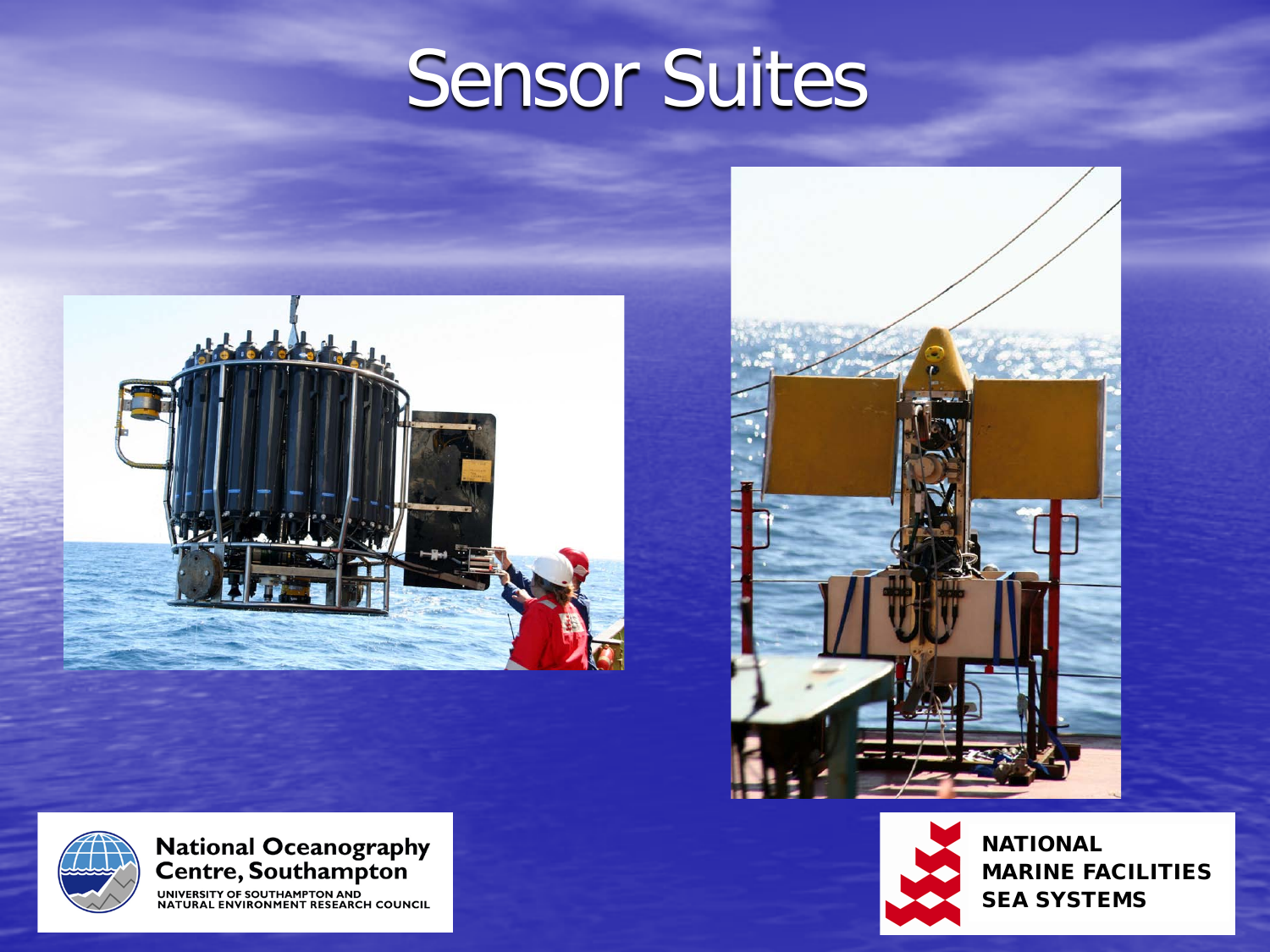# Sensor suites (2)







National Oceanography<br>Centre, Southampton

UNIVERSITY OF SOUTHAMPTON AND<br>NATURAL ENVIRONMENT RESEARCH COUNCIL



**NATIONAL** MARINE FACILITIES SEA SYSTEMS